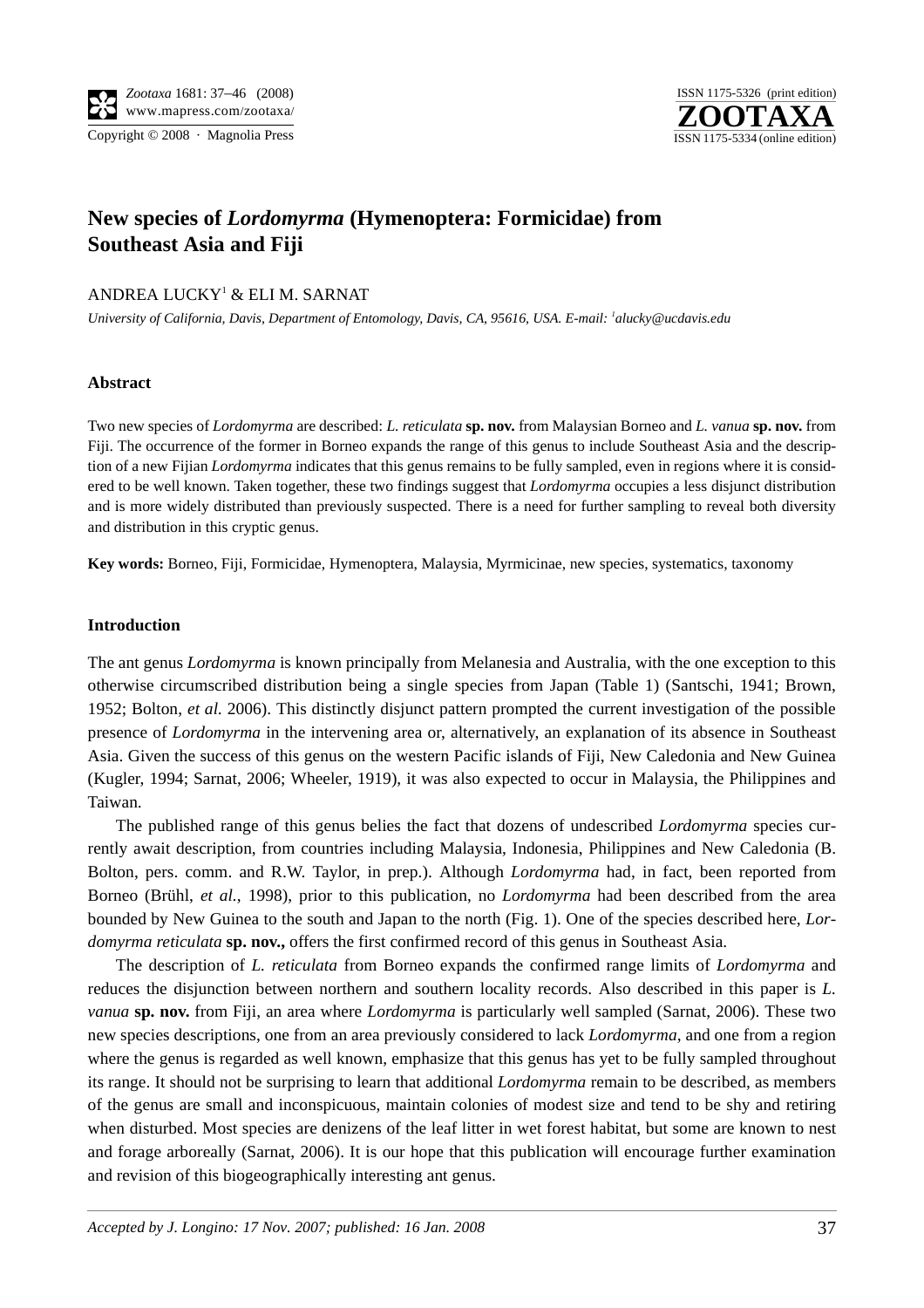| TABLE 1. Described Lordomyrma species and type localities. |  |  |
|------------------------------------------------------------|--|--|
|------------------------------------------------------------|--|--|

|   | Species                               | Original Combination In | <b>Type Locality</b>                                                               |
|---|---------------------------------------|-------------------------|------------------------------------------------------------------------------------|
| 1 | L. caledonica (André 1889)            | Podomyrma               | New Caledonia<br>Nouméa                                                            |
| 2 | L. cryptocera Emery 1897              |                         | Papua New Guinea<br>West Sepik: Lemien Forest near Berlinhafen [= Aitape]          |
| 3 | L. furcifera Emery 1897               |                         | Papua New Guinea<br>West Sepik: Lemien Forest near Berlinhafen [= Aitape]          |
| 4 | L. accuminata Stitz 1912              |                         | Papua New Guinea "New Guinea"<br>Kaiserin-Augustafluss Expedition<br>[Sepik River] |
| 5 | L. rouxi (Emery 1914)                 | Promeranoplus           | New Caledonia<br>Tchalabel                                                         |
| 6 | L. sarasini (Emery 1914)              | Prodicraspis            | New Caledonia<br>Mt. Ignambi                                                       |
| 7 | L. leae Wheeler 1919                  |                         | Australia<br>New South Wales: Lord Howe Island                                     |
| 8 | L. punctiventris Wheeler 1919 --      |                         | Australia<br>Queensland: Kuranda                                                   |
| 9 | L. epinotalis Mann 1919               | Rogeria                 | Solomon Islands<br>Isabel: Fulakora                                                |
|   | 10 L. levifrons (Mann 1921)           | Rogeria                 | Fiji<br>Viti Levu: Nadarivatu                                                      |
|   | 11 L. polita (Mann 1921)              | Rogeria                 | Fiji<br>Viti Levu: Nadarivatu                                                      |
|   | 12 L. rugosa (Mann 1921)              | Rogeria                 | Fiji<br>Viti Levu: Nadarivatu                                                      |
|   | 13 L. striatella (Mann 1921)          | Rogeria                 | Fiji<br>Kadavu: Vanua Ava                                                          |
|   | 14 L. tortuosa (Mann 1921)            | Rogeria                 | Fiji<br>Ovalau                                                                     |
|   | 15 L. crawleyi Menozzi 1923           | --                      | Indonesia<br>Papua: Humboldt Bay                                                   |
|   | 16 L. stoneri (Mann 1925)             | Rogeria                 | Fiji<br>Viti Levu: Tamavua                                                         |
|   | 17 L. infundibuli Donisthorpe<br>1940 | --                      | Indonesia<br>Papua: Jutefa Bay [near Jayapura]                                     |
|   | 18 L. azumai (Santsch 1941)           | Rogeria                 | Japan<br>Osaka: Minoo                                                              |
|   | 19 L. nigra Donisthorpe 1941          |                         | Indonesia<br>Irian Jaya Barat: Waigeu                                              |
|   | 20 L. bensoni Donisthorpe 1949        |                         | Indonesia<br>Papua: Maffin Bay                                                     |
|   | 21 L. curvata Sarnat 2006             |                         | Fiji<br>Vanua Levu: Kasavu village                                                 |
|   | 22 L. desupra Sarnat 2006             |                         | Fiji<br>Viti Levu: Monasavu Rd.                                                    |

*......to be continued.*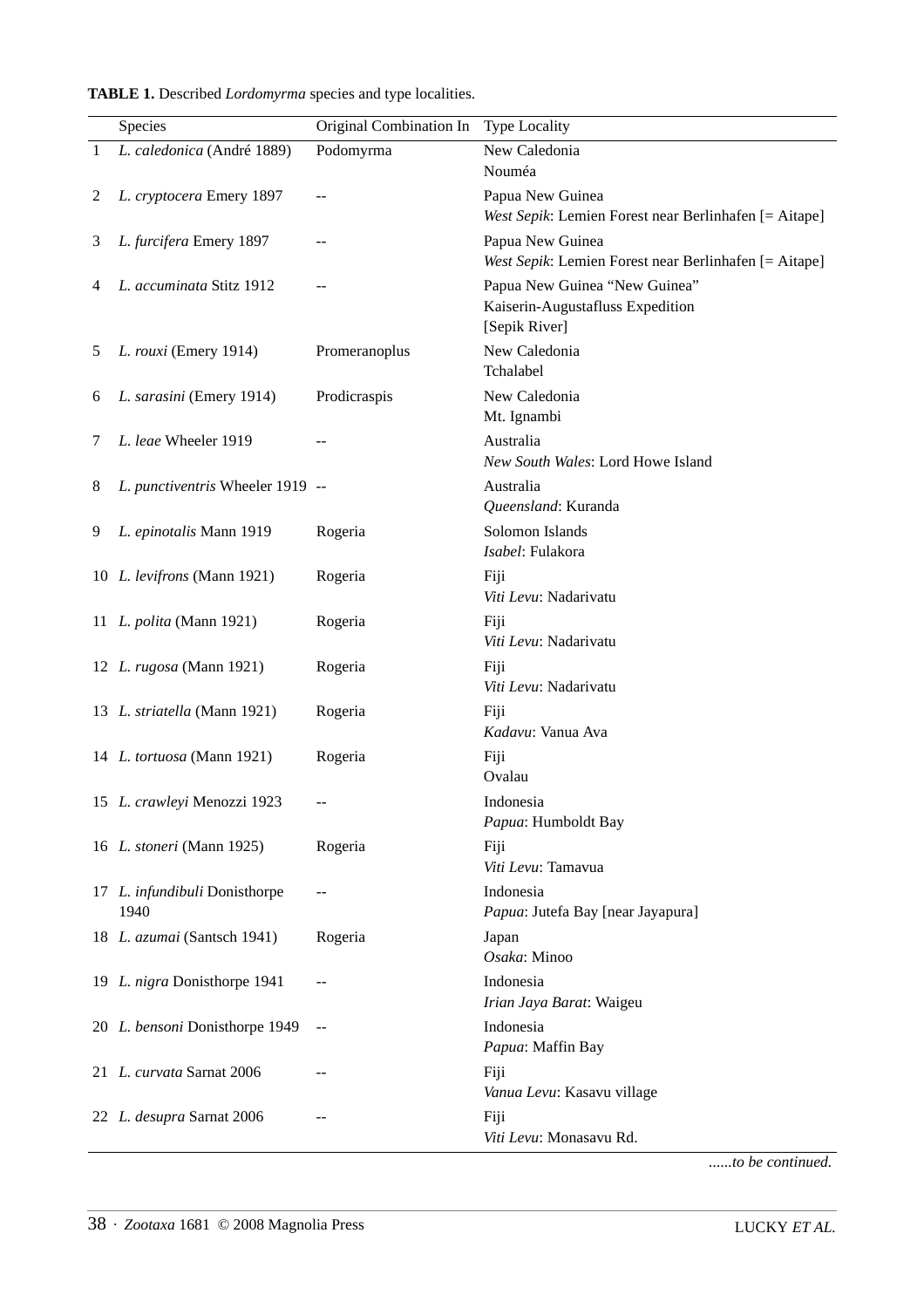**TABLE 1.** (continued)

| <b>Species</b>                            | Original Combination In Type Locality |                                             |
|-------------------------------------------|---------------------------------------|---------------------------------------------|
| 23 L. sukuna Sarnat 2006                  | $- -$                                 | Fiji<br>Viti Levu: Mt. Naqaranibuluti       |
| 24 L. vuda Sarnat 2006                    | $- -$                                 | Fiji<br>Viti Levu: Koroyanitu National Park |
| 25 L. reticulata Lucky & Sarnat<br>2007   | sp. nov.                              | Malaysia (Borneo)<br>Sabah: Danum Valley    |
| 26 L. <i>vanua</i> Lucky & Sarnat<br>2007 | sp. nov.                              | Fiji<br><i>Vanua Levu: Mt. Delaikoro</i>    |

#### **Material and methods**

**Images:** The base map for depicting species distributions was created using the program Versamap™. Specimens were photographed with a JVC KY-F75U digital camera mounted on a Leica MZ16 dissecting scope. Images were assembled using the Syncroscopy Auto-Montage Pro® software package.

**Measurements:** The imaging equipment mentioned above was used to record measurements of *L. vanua* at 40x–70x magnification. Specimens of *L. retiulata* were examined with a Leica MZ12.5 dissecting microscope at magnifications ranging from 5.4x–63x. Standardized measurements were recorded using a dual-axis Nikon micrometer wired to a digital readout. All measurements and indices were recorded to the nearest 0.001mm and are reported as ranges, in mm.

Measurements and indices follow Sarnat (2006) and are defined as follows: Head Width (HW): maximum width of head not including the eyes; Head Length (HL): maximum length of head from the posterior margin to the tip of the anterior clypeal margin measured along the midline; Eye Length (EL): maximum diameter of compound eye in oblique view; Scape Length (SL): length of first antennal segment excluding the radicle; Metafemur Length (MFL): length of metafemur measured along its long axis in dorsal view; Total Length (TL): maximum length of specimen measured from the tip of the mandibles to the tip of the gaster, not including sting; Propodeal Spine Length (PSL): maximum length of propodeal spine measured from the middle of propodeal spiracle to the tip of the spine; Forecoxa (= procoxa) Width (FCW): maximum width of forecoxa measured parallel to dorsal margin; Petiole Height (PH): maximum height of petiole measured from base to summit of node at right angles to the petiole length; Pronotum Width (PW): maximum width of pronotum measured in dorsal view; Dorsal Petiole Width (DPW): maximum width of petiole in dorsal view; Cephalic Index (CI): HW/HL; Scape Index (SI): SL/HW; Relative Eye Length Index (REL): EL/HL; Propodeal Spine Length Index (PSLI): PSL/FCW; Metafemur Length Index (MFLI): MFL/HW; Dorsal Petiole Width Index (DPWI): PW/FCW.

### *Lordomyrma reticulata* **Lucky and Sarnat, sp .nov.**

(Figs. 1–3)

**Description**. *Worker*. HL 0.78–0.81, HW 0.75–0.79, TL 3.47–3.92, CI 0.94–0.99, SI 0.72–0.75, REL 0.19– 0.20, PSLI 1.14–1.36, MFLI 0.89–0.99, DPWI 1.00–1.13 (7 measured).

Head subquadrate, longer than wide, with sides of head evenly convex. Posterior margin evenly convex in full face view and posterolateral corners gently rounded. Clypeus convex, bearing a pair of strong carinae that converge centrally and diverge anteriorly and posteriorly, forming an hourglass shape. Antennal scrobe broad and strongly impressed, bordered entirely by a distinct raised ridge. Scape not extending beyond posterior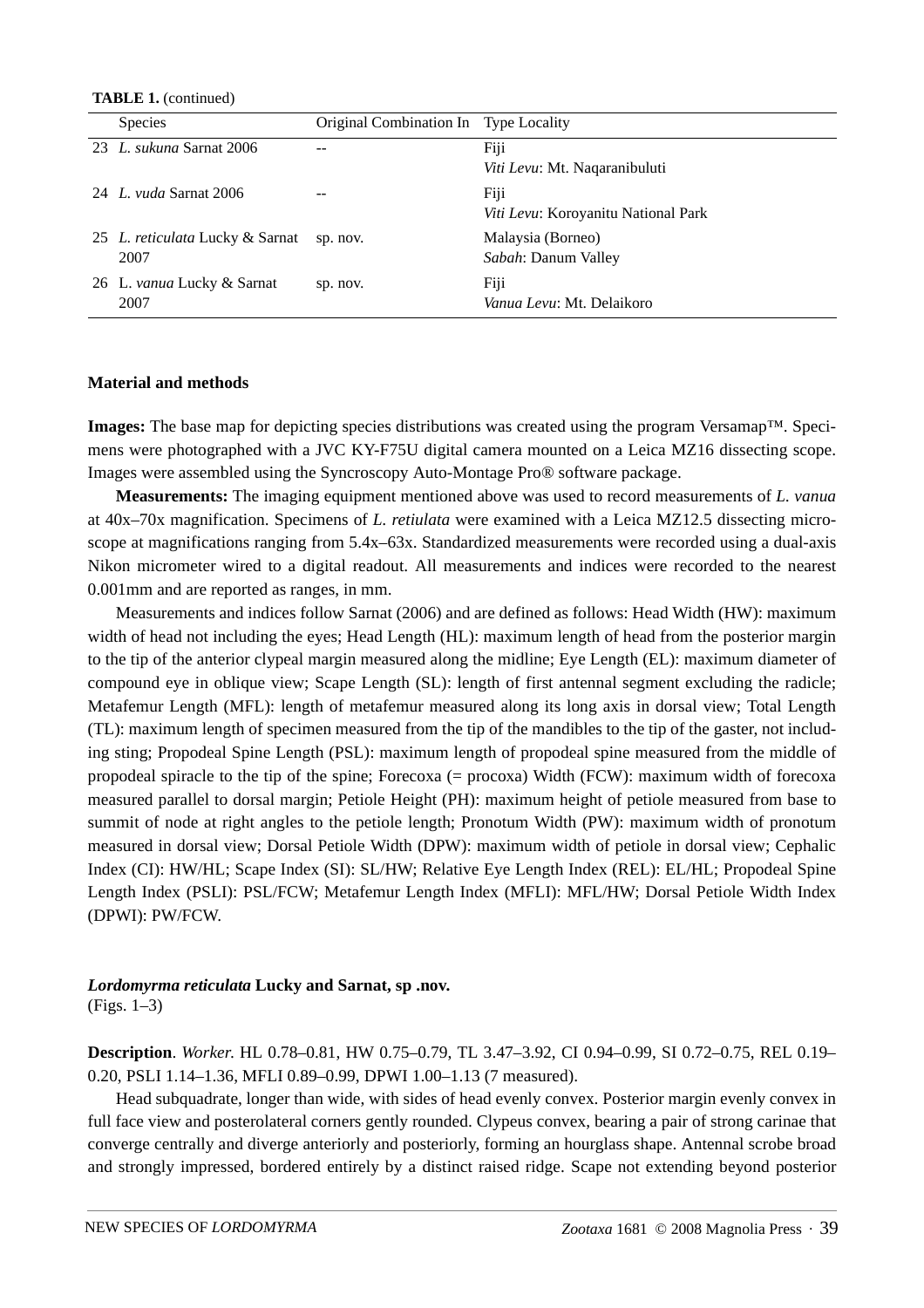margin of head. Promesonotum in profile rounded and domelike. Metanotal groove strongly impressed. Declivitous face of propodeum concave. Dorsal face of propodeum in profile flat to slightly convex. Propodeal spines strong, triangular and straight, though slightly downcurved in profile and divergent distally in dorsal view. Propodeal lobes stout and triangular. In lateral view, peduncle of petiole thick. Petiolar node in dorsal view as broad as long. Petiole taller than long, with anterior face slightly concave and dorsal face convex. Both anterior and posterior faces of postpetiole convex, postpetiole shorter than petiole, highest point anterior to midpoint and ventral side possessing two transverse ridges with setae emerging between them.

Head and mesosoma covered in a raised, closely-packed rugoreticulum with honeycomb-like regularity. Sculpture of posterior margin of head rugoreticulate. Mandibles striate. Clypeus rugose. Rugoreticulae on median portion of face continue onto frontal lobes. Scrobe delicately rugose with a few weak carinae near antennal insertion. Scape finely sculptured, venter with cavity for reception of funiculus. Forecoxae delicately rugoreticulate, finer than head and body sculpture, similar to surface texture of scrobe. All other coxae and legs finely sculptured. Venters of femora excavated to receive tibiae. Anepisternum, katepisternum, metapleuron, and pronotum coarsely rugoreticulate, but with less regular intersections than on head. In dorsal view declivity of pronotum smooth and shining with a few weak lateral striae. Petiole and postpetiole strongly rugoreticulate above and on sides, but more delicately sculptured ventrally. Petiole excavated ventrally. Gaster rugoreticulate both dorsally and ventrally, but with shallower sculpture than on mesosoma and head, and becoming finer towards the posterior margin of each gastral tergite.

Eyes hairless and small, longer than wide. Pilosity on head longer than length of eye. Standing pilosity pale yellow, common on most of body. Color of head, body and gaster reddish-brown, appendages only slightly paler than body.

**Type Material**. *Holotype*. Worker, MALAYSIA: Sabah: Danum Valley, 5°01'N 117°49'E 14.ix.2006 (NBT C88S4-1, CASENT#0012191) (Thornton, *et al.*). *Paratype*. Three workers, same data as holotype (CASENT#0012192-0012194); two workers, same data as holotype, except NBT C88S4-4 (CASENT#0012195, 0012196); one worker, same data as holotype, except NBT C88S4-2 (CASENT#0012197).

All seven workers were obtained from leaf litter in lowland dipterocarp rain forest in Sabah, Malaysia, in a selectively logged tract adjacent to the Danum Valley Conservation Area (Coupe 88). Sifted litter samples were extracted using Mini-Winkler extractors by Noel B. Tawatao (NBT) with permission of the Danum Valley Field Centre. Holotype and three paratypes have been deposited at Universiti Malaysia Sabah. One paratype is deposited at each of the following locations: the Australian National Insect Collection in Canberra, the Harvard Museum of Comparative Zoology and the California Academy of Sciences.

**Etymology**. The name *reticulata* refers to the cuticular sculpture on this species, which forms deep reticulations on the head, mesosoma and gaster.

**Discussion.** *Lordomyrma reticulata* can be recognized by the deep and regular reticulating sculpture on the head and mesosoma, which becomes shallower on the gaster both dorsally and ventrally. The clypeus is distinctly rugose and convex, with a pair of strong carinae that converge centrally and diverge anteriorly and posteriorly, forming an hourglass shape. The sculpture of the broadly impressed scrobe and of the forecoxae is finely rugoreticulate. Scapes and legs are shallowly sculptured rather than smooth and shining. The undersides of the femora, petiole and scapes bear longitudinal concavities, presumably for reception of retracted limbs. Pilosity on head and body is pale and erect to suberect.

Of all described congeners *L. reticulata* most closely resembles the Japanese *L. azumai* (Santschi)*,* which is also heavily sculptured in a regularly intersecting rugoreticulate pattern on head, alitrunk and gaster. *Lordomyrma reticulata* is distinguished by the shape of the petiole, as the peduncle is clearly shorter than the length of the node whereas *L. azumai* presents a distinctly elongate peduncle. Among other undescribed *Lordomyrma* known to occur in Borneo *L. reticulata* would appear to be distinguished by the combination of sculpturation on the forecoxae, the regular rugoreticulations on the gaster and pale yellow standing pilosity common on most of the body (R.W. Taylor, pers.comm.).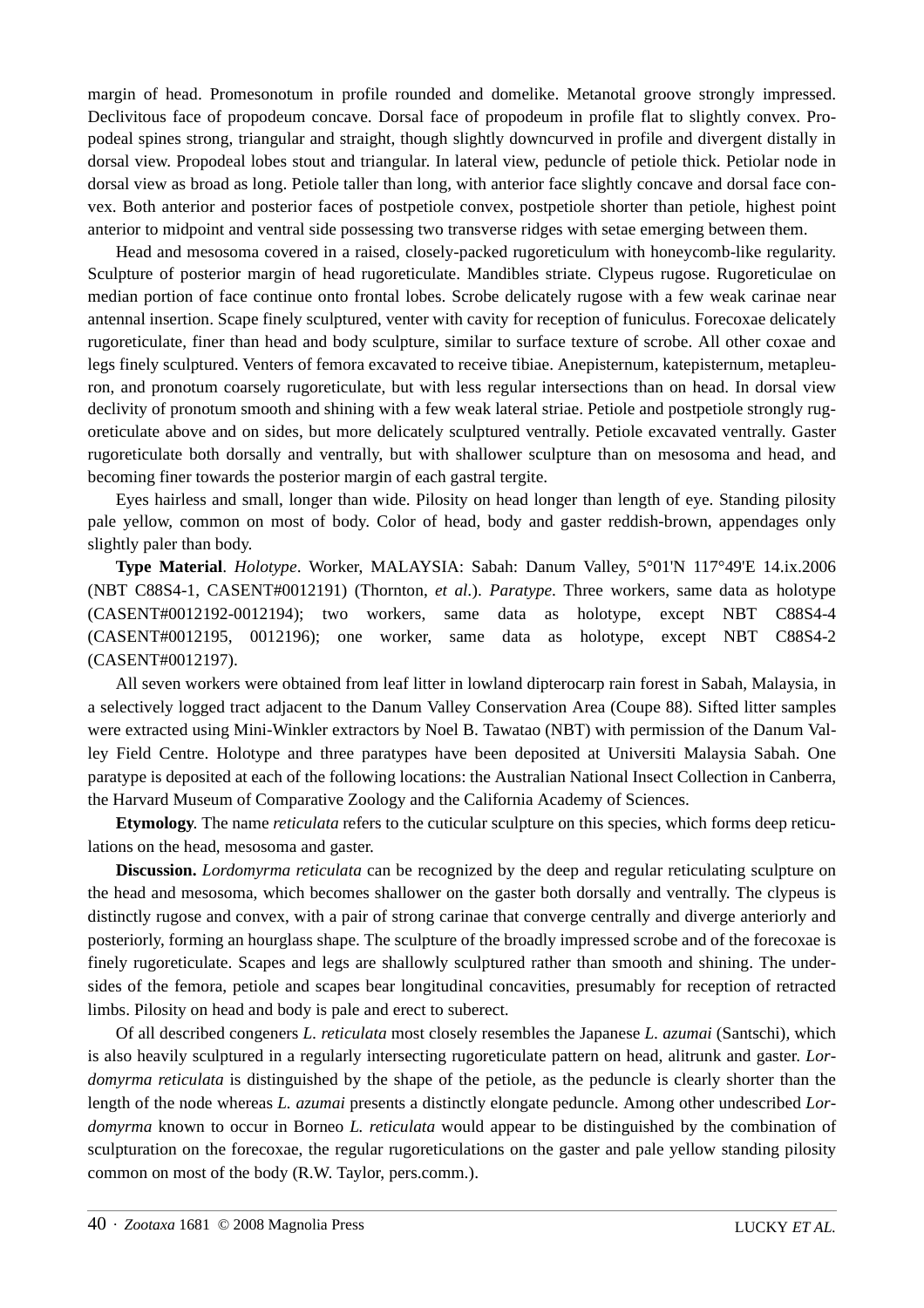

**FIGURE 1.** Distribution of described *Lordomyrma* species.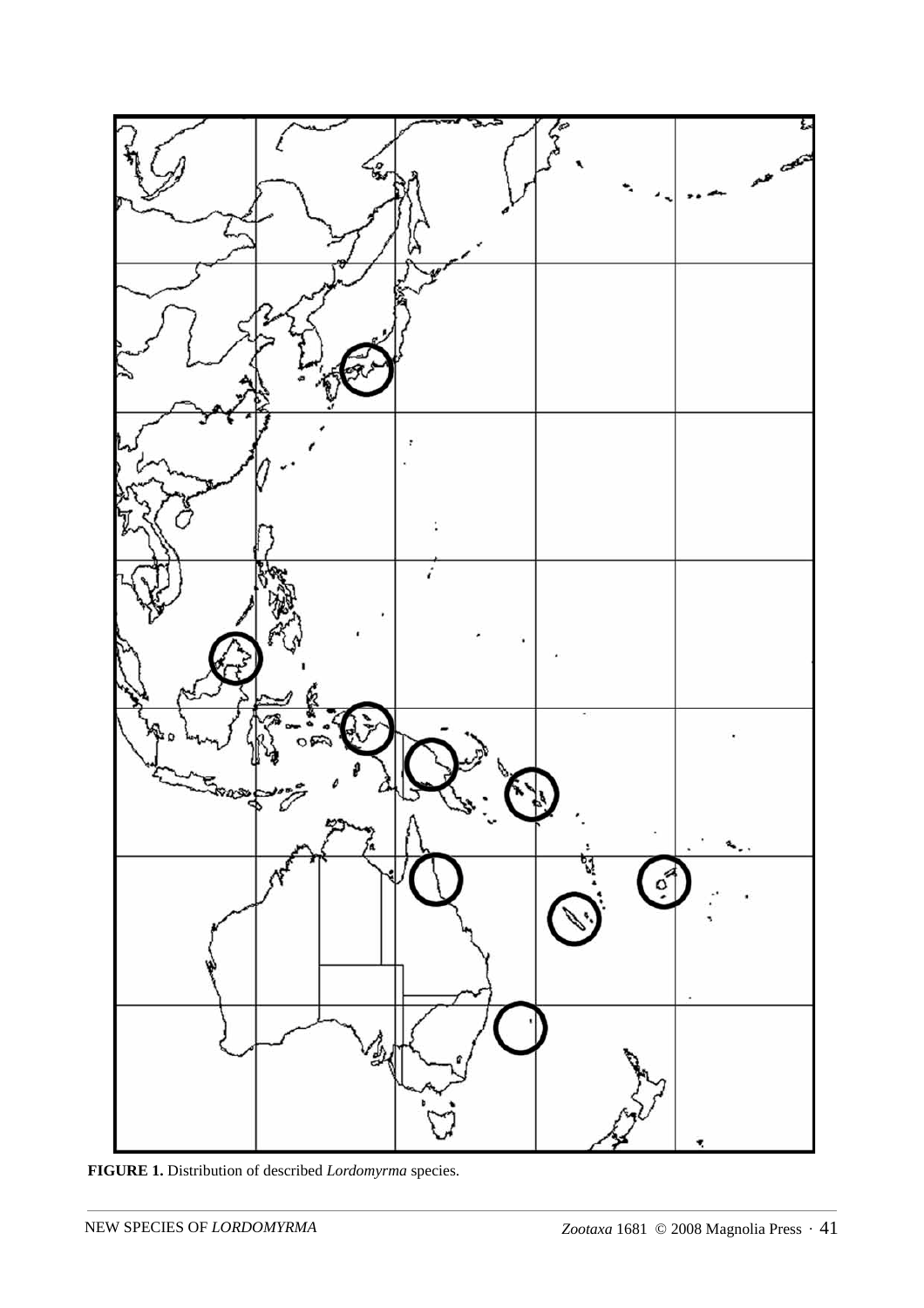

**FIGURE 2.** *Lordomyrma reticulata*, head.

*Lordomyrma vanua* **Lucky and Sarnat***,* **sp. nov.** (Figs. 1, 4, 5)

**Description.** *Worker*. HL 1.03–1.19, HW 0.92–1.08, TL 4.78–5.27, CI 0.90–0.92, SI 0.65–0.83, REL 0.17– 0.21, MFLI 1.02–1.06, DPWI 2.38–2.40 (3 measured).

A large shiny black species with deep, widely spaced longitudinal rugae on head and mesosoma. In full face view, posterior margin of head evenly convex with gently rounded corners. Clypeus bearing one pair of weak carinae. Frontal carinae strongly produced, extending beyond posterior level of eye before integrating into dorsolateral rugoreticulum. Antennal scrobe lightly impressed, overlain by arcuate rugae near antennal inser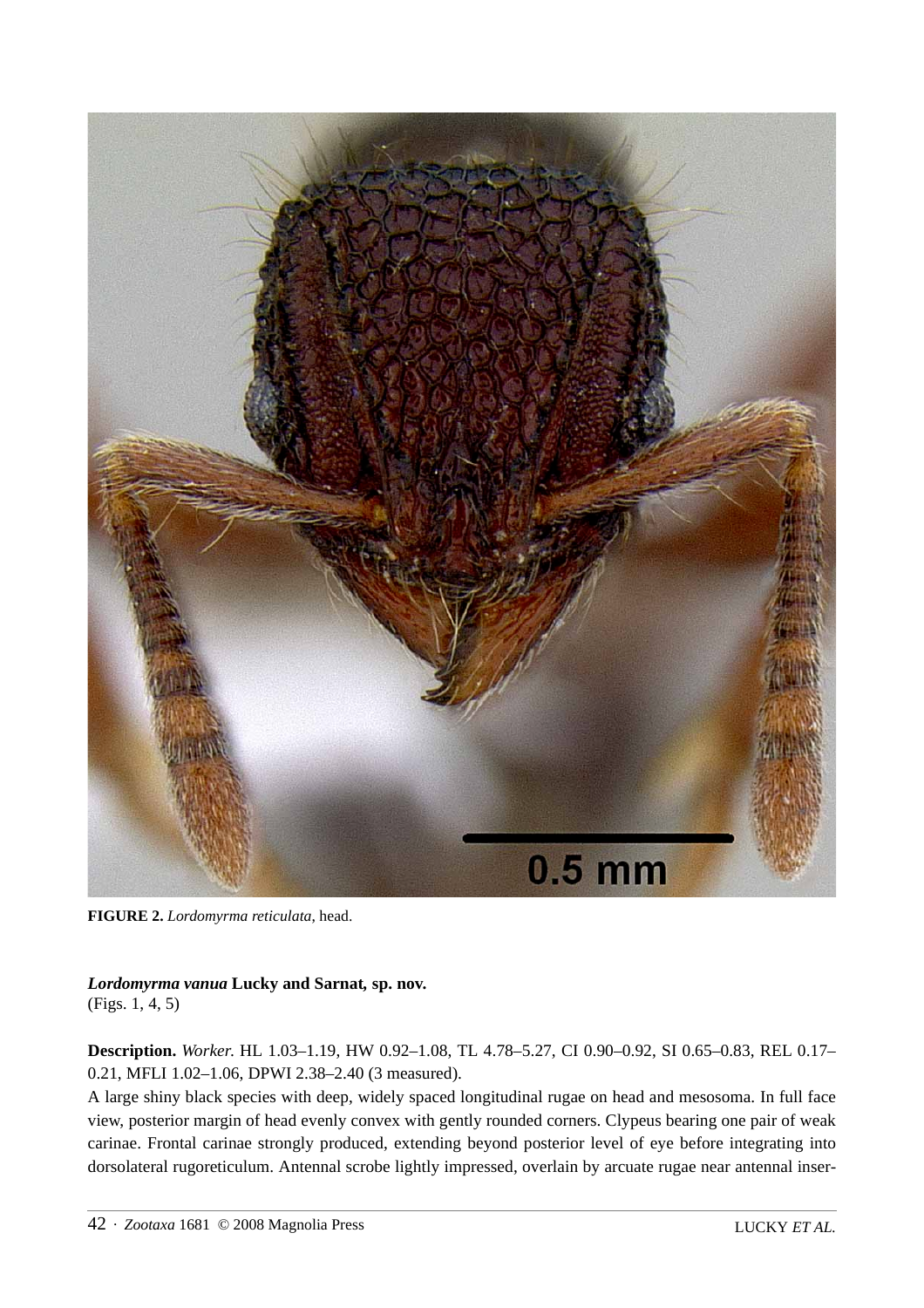tions. In profile promesonotum large and dome-like. Propodeal spines strong, straight to upcurved and divergent. Propodeal lobes strong and tooth-like. Petiole subtriangular; in lateral view anterior face of node weakly concave and gently sloped, posterior face convex and gently sloped, weakly acuminate apex occurring at anterior angle of node. Postpetiole with anterior and dorsal faces evenly convex, apex occurring anterior to midline.





Mandibles smooth and shining with sparse, setigerous foveolae. Entire head overlain by thick, widely spaced rugae that become reticulated posteriorly. Frontal lobes with two pair of carinae in addition to the frontal carinae. Promesonotum smooth and shining anteriodorsaly transitioning into thick widely-spaced rugae posteriorly. In dorsal view, propodeum smooth and shining without a distinct transverse carina proximal to the metanotal groove. Forecoxae smooth and shining. Sides of mesonotum, metapleuron and propodeum overlain by coarse, widely-spaced rugae. Petiole and postpetiole coarsely rugoreticulate. Gaster smooth and shining.

All dorsal surfaces with long suberect to erect acuminate yellowish hairs. Head, mesosoma and gaster black, appendages lighter.

**Type material***. Holotype***.** Worker, Mt. Delaikoro, 3.7km E Dogoru Village, Macuata Province, Vanua Levu, Fiji, 16°34.515'S 179°18.983'E, 699m, 31.viii.2006, sifted litter (E. P. Economo #62.08) (Fiji National Insect Collection, Suva). *Paratypes*. 1 worker, same data as holotype (National Museum of Natural History, Washington D.C.).

*Other Material Examined.* Vanua Levu: Fiji Ndelaikoro [= Delaikoro], 500m, 24.xi.1977, litter and wood (G. Kuschel 77/124).

**Etymology**. The name vanua is a taken from the Fijian word for land, and for the only island where the species is currently known to occur, Vanua Levu, and is here used as a noun in apposition.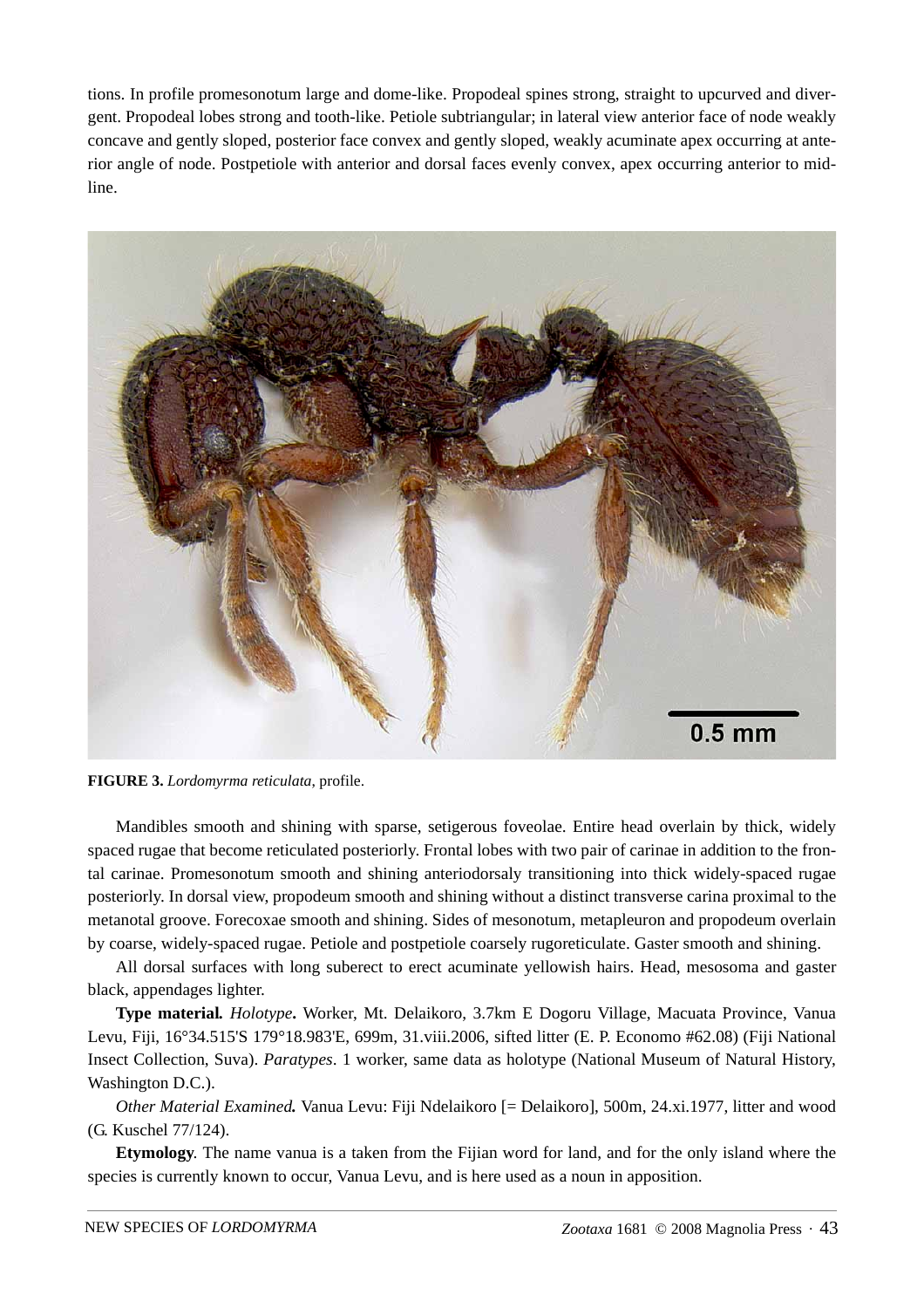

**FIGURE 4.** *Lordomyrma vanua*, head.

**Discussion.** *Lordomyrma vanua*, with its heavily rugose head and mesosoma, is similar to *L. rugosa* (Mann), but can be distinguished by its smooth forecoxae, smooth propodeal declivity, smooth anteriodorsal region of the promesonotum, broader and more widely-spaced rugae, and larger size. The other species with which *L. vanua* might be confused is *L. striatella* (Mann), from which it can be separated by its weaker antenna scrobe, broader and more widely spaced rugae, more well developed propodeal spines, more robust petiole and larger size.

Despite its morphological resemblance to *L. rugosa*, molecular phylogenetic analyses place *L. vanua* as a closer relative to species such as *L. tortuosa* (Mann)*, L. striatella* and *L. vuda* (Sarnat) (Lucky and Sarnat, unpubl. data). Thus far, *L. vanua* has been collected only twice, both times from the litter of Mt. Delaikoro on Vanua Levu.

# **Acknowledgments**

Many thanks to Noel B. Tawatao of UMS and Evan P. Economo for specimen loans. We are grateful to Bob Taylor for generously sharing insight and expertise on the genus *Lordomyrma,* and to Phil Ward for helpful comments on the manuscript.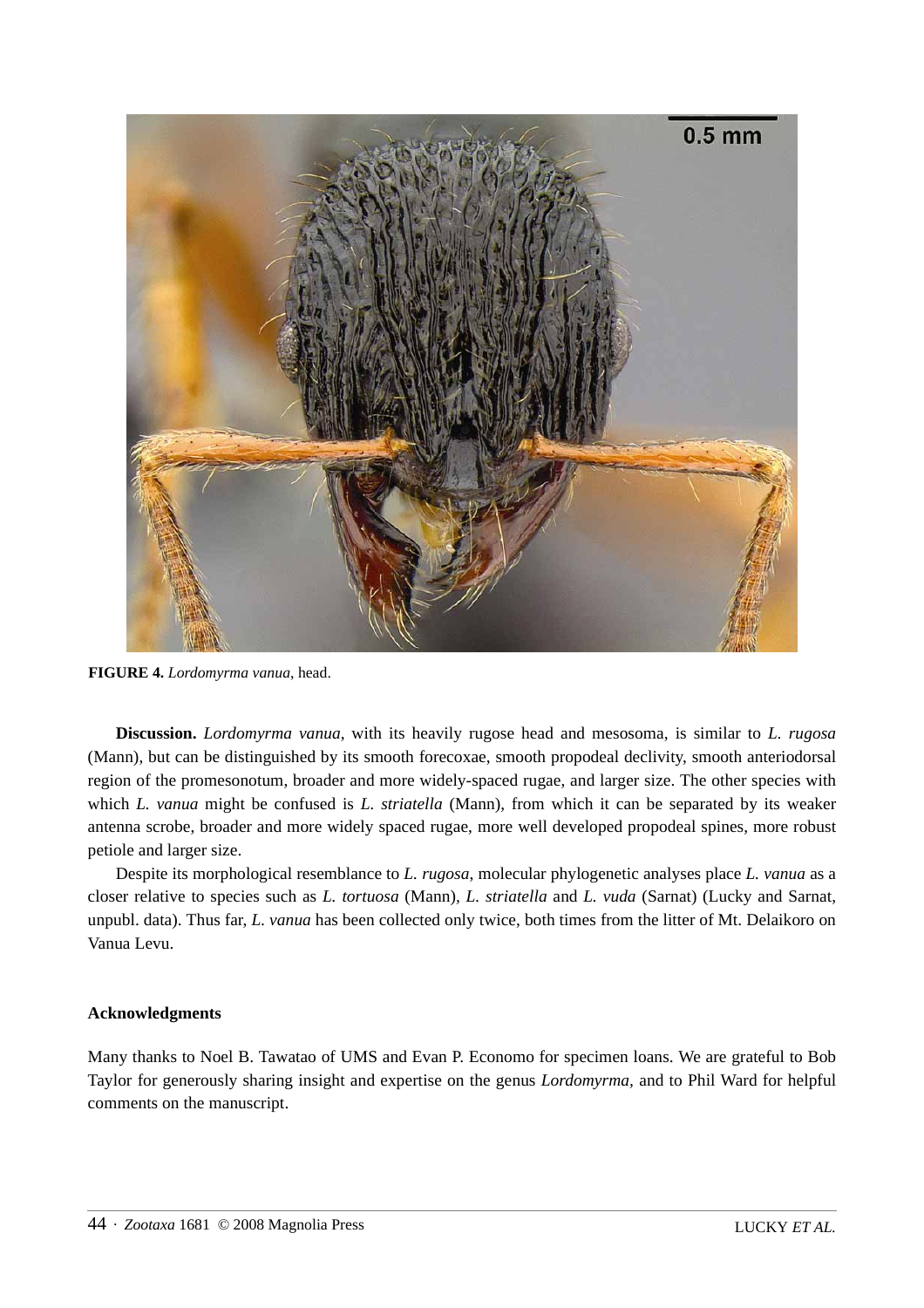

**FIGURE 5.** *Lordomyrma vanua*, profile.

#### **References**

- André, E. (1889) Hyménoptères nouveaux appartenant au groupe des Formicides. *Revue d'Entomologie (Caen)*, 8, 217– 231.
- Bolton, B., Alpert, G., Ward, P.S. & Naskrecki, P. (2006) *Bolton's catalogue of ants of the world: 1758*–*2005. CD-ROM*. Harvard University Press, Cambridge MA.
- Brown, W.L. (1952) Synonymous ant names. *Psyche*, 58, 124.
- Brühl, C.A., Gunsalam, G. & Linsenmair, K.E. (1998) Stratification of ants (Hymenoptera, Formicidae) in a primary rain forest in Sabah, Borneo. *Journal of Tropical Ecology*, 14, 285–297.
- Donisthorpe, H. (1940) Lordomyrma infundibuli (Hym., Formicidae), a new species of ant from Dutch New Guinea. *Entomologist's Monthly Magazine*, 76, 45–47.
- Donisthorpe, H. (1941) Lordomyrma niger sp. n. (Hym., Formicidae), with a key and notes on the genus. *Entomologist's Monthly Magazine*, 77, 36–38.
- Donisthorpe, H. (1949) Lordomyrma bensoni (Hym., Formicidae), a species of ant new to science from New Guinea. *Entomologist's Monthly Magazine*, 85, 94.
- Emery, C. (1897) Formicidarum species novae vel minus cognitae in collectione Musaei Nationalis Hungarici quas in Nova-Guinea, colonia germanica, collegit L. Biró. *Természetrajzi Füzetek,* 20, 571–599.
- Emery, C. (1914) Les fourmis de la Nouvelle-Calédonie et des îles Loyalty. *Nova Caledonia. A. Zoologie*, 1, 393–437.
- Kugler, C. (1994) A revision of the ant genus *Rogeria* with description of the sting apparatus (Hymenoptera: Formicidae). *Journal of Hymenoptera Research*, 3, 17–89.
- Mann, W.M. (1919) The ants of the British Solomon Islands. *Bulletin of the Museum of Comparative Zoology*, 63, 273–